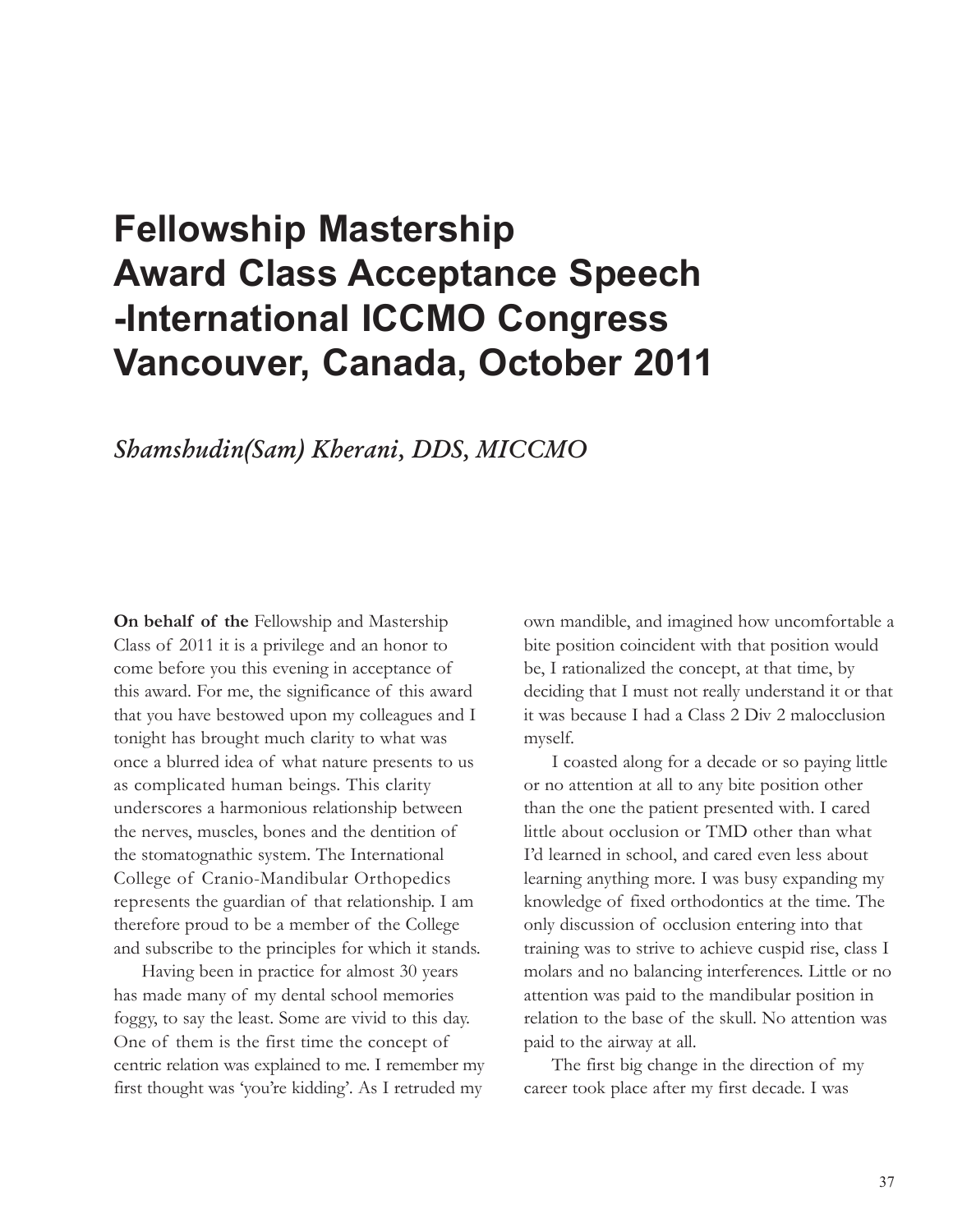shocked to learn that everything I'd been taught about never putting phosphoric acid on dentin was wrong. Not to mention that we were placing an even stronger acid on dentin every time we cemented restorations with zinc phosphate cement. It made me begin to seriously question everything I thought I knew, including the concept of centric relation.

I immersed myself in learning about occlusion. I took every course and explored every philosophy I could find. A decade later, my thinking finally crystallized into the realization that no philosophy was going to offer the key to foolproof therapy for occlusal disease, but that, without a doubt, manipulating mandibles into centric relation was without merit, and that there was an indisputable link between airway, occlusal parafunction and TMD.

This realization was the result of hours of study. Time and again I felt like a flag blowing in a breeze. One day I'd be convinced I'd found the key to occlusion, then the next I'd learn something else to shatter that newfound belief, just like a change in the direction of the wind. The wind finally eased up when I discovered neuromuscular dentistry and the aetiological importance of the airway, and closed the door on manipulating mandibles into centric relation forever.

But, it all started over 40 years ago when a Seattle prosthodontist who we all cherish by the name of Dr. Bernard Jankelson became so frustrated with being unable to determine a physiologic rest position for the mandible during reconstructive therapy that he invented devices to facilitate relaxing the muscles that support the mandible, and others to help record the ideal rest position. This position was the starting point of occlusal reconstruction. Over the decades, the sophistication and accuracy of these devices has grown to the point that, with incredible reliability, it is possible to greatly reduce the amount of time required to find an ideal occlusal position. This is the essence of neuromuscular dentistry. It is physiologically based, and is the only occlusal rehabilitative philosophy, which pays attention to the resulting

airway, and has unequivocal support in the scientific literature.

From that time for me, in the year 2000, henceforth, the practice of neuromuscular principles encompasses every aspect of dentistry that I perform. From orthodontic treatment planning, to prosthetic reconstruction, to endodontics, to pain management of the cervico-craniomandibular system, I rely on computerized diagnostics to quantitatively and qualitatively measure my patients' signs and symptoms in order to establish a diagnosis and render an appropriate treatment plan. My friends, I have the seen the light and the light is bright. For I can no longer practice my chosen profession any other way; doing so would involve turning back the clock to the dark ages. A time when diagnosing a patient's condition was based on a clinician's ability to mere subjectivity of his own observations and interpretation. I profess to you – Just as a cardiologist cannot render a diagnosis of ones' heart condition without the use of an electrocardiogram, nor can the dentist of today determine the neuromuscular status of the mandible to the maxilla and hence appropriately establish the correct occlusal relationship without the use of computerized instrumentation.

But, I will have to underscore that we still have to be true physicians and not just technocrats. The equipment just gives us data. We, the physicians, albeit the physicians of the mouth, still have to make the final diagnosis after taking into account all of the signs and symptoms of which the electronic data is but one aspect.

For as members of the College, we have the responsibility of treating our patients to the highest standards of care possible. But we also have the responsibility of educating our fellow colleagues and members in the health professions as to how computerized instrumentation and what neuromuscular occlusion is about in the treatment of head, neck and TMJ pain and in the establishment of sound, stable occlusion.

The caveat: I have no quarrel with those who say I am wrong, so long as they can prove so objectively. One cannot prove me wrong merely